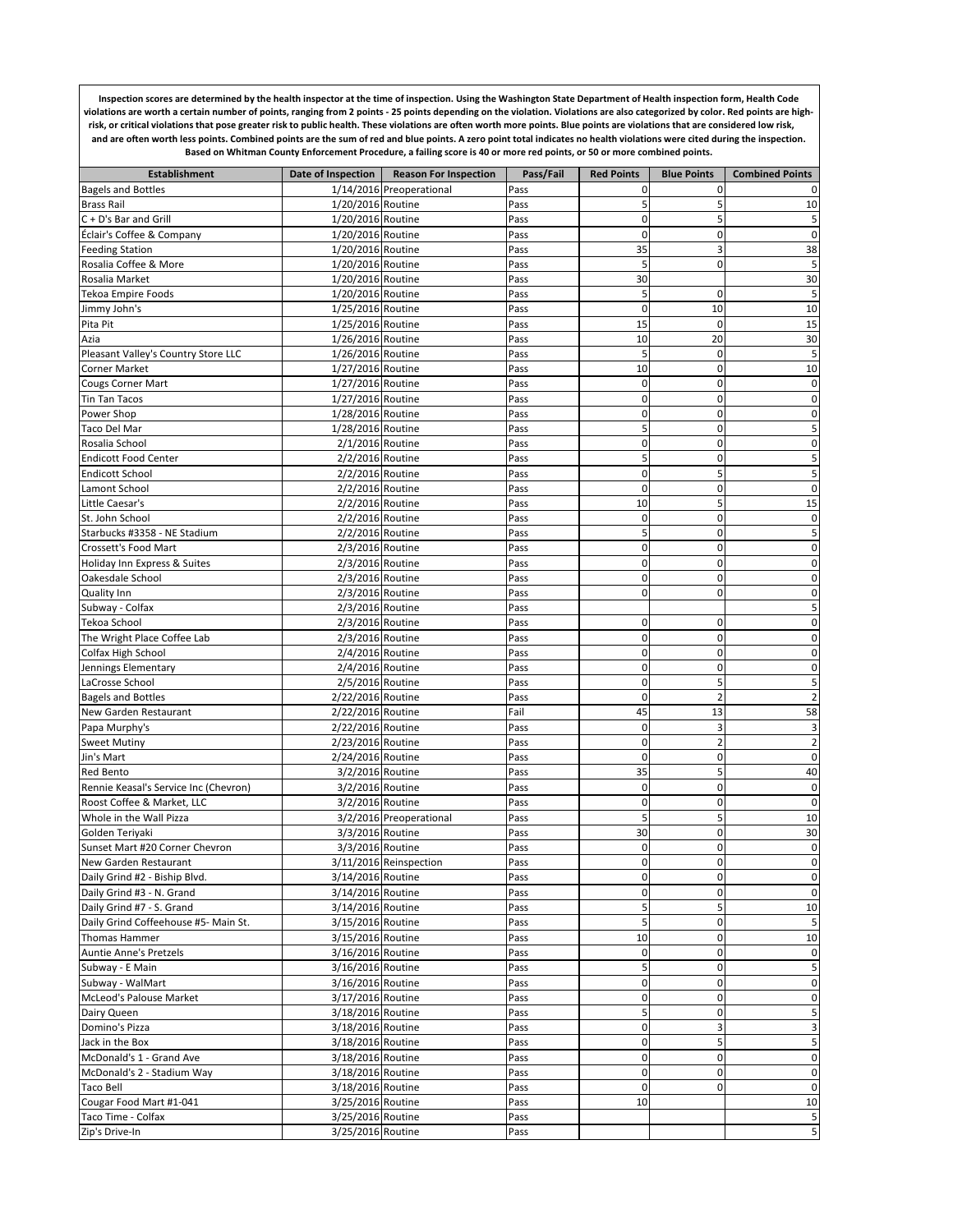| Rosauers Food & Drug #70 - Colfax    | 3/29/2016 Routine  |                          | Pass |             |                | 20              |
|--------------------------------------|--------------------|--------------------------|------|-------------|----------------|-----------------|
| Hilltop Inn & Suites                 | 3/30/2016 Routine  |                          | Pass | 35          | 5              | 40              |
| Village Center Cinemas               | 3/31/2016 Routine  |                          | Pass | 0           | 0              | 0               |
| Pizza Hut #2188 - N Grand            | 4/5/2016 Routine   |                          | Pass | $\mathbf 0$ | 3              | 3               |
|                                      | 4/6/2016 Routine   |                          | Pass | $\mathbf 0$ | $\mathbf 0$    | $\mathbf 0$     |
| Shin's Asian Market                  |                    |                          |      |             |                |                 |
| Sunset Mart #22 - SE Bishop          | 4/6/2016 Routine   |                          | Pass | 0           | 5              | 5               |
| Franklin Elementary                  | 4/13/2016 Routine  |                          | Pass | 25          | $\overline{7}$ | 32              |
| Jefferson Elementary                 | 4/13/2016 Routine  |                          | Pass | 0           | 0              | 0               |
| Lincoln Middle School                | 4/13/2016 Routine  |                          | Pass | 0           | $\mathbf 0$    | 0               |
| Pullman High School                  | 4/13/2016 Routine  |                          | Pass | $\mathbf 0$ | $\mathbf 0$    | $\mathbf 0$     |
| Sunnyside Elementary                 | 4/13/2016 Routine  |                          | Pass | 0           | 5              | 5               |
| Top Notch Café                       | 4/27/2016 Routine  |                          | Pass | 5           | 3              | 8               |
| Westside Pizza                       | 4/27/2016 Routine  |                          | Pass | 0           | $\mathbf 0$    | 0               |
| Colton School                        | 5/2/2016 Routine   |                          | Pass | $\mathbf 0$ | $\mathbf 0$    | 0               |
| Four Star Supply (Cenex)             | 5/2/2016 Routine   |                          | Pass | 10          | $\mathbf 0$    | 10              |
| POPO                                 | 5/2/2016 Routine   |                          | Pass | 15          | $\mathbf 0$    | 15              |
|                                      | 5/3/2016 Routine   |                          |      | $\mathbf 0$ | $\mathbf 0$    | 0               |
| Green Frog                           |                    |                          | Pass |             |                |                 |
| Palouse Caboose                      | 5/3/2016 Routine   |                          | Pass | 0           | 0              | 0               |
| Old European Restaurant              | 5/5/2016 Routine   |                          | Pass | $\mathbf 0$ | 3              | 3               |
| Birch & Barley                       | 5/10/2016 Routine  |                          | Pass | 10          | $\mathbf 0$    | 10              |
| Zoe Coffeehouse & Pub                | 5/10/2016 Routine  |                          | Pass | 10          | 8              | 18              |
| Pastime Tavern                       | 5/23/2016 Routine  |                          | Pass | $\mathbf 0$ | $\mathbf 0$    | 0               |
| Arby's - Pullman                     | 7/19/2016 Routine  |                          | Pass | 0           | 0              | 0               |
| RiteAid #5301                        | 7/19/2016 Routine  |                          | Pass | $\mathbf 0$ | $\mathbf 0$    | 0               |
| Cougar Country Drive-In              | 7/21/2016 Routine  |                          | Pass | 10          | 10             | 20              |
| Starbucks #3358 - NE Stadium         | 7/21/2016 Routine  |                          | Pass | 0           | $\mathbf 0$    | 0               |
| Tesoro #62160 (S&S Petroleum Inc.)   | 7/21/2016 Routine  |                          | Pass | $\mathbf 0$ | $\mathbf 0$    | $\mathbf 0$     |
| Phikun's Thai Cuisine                | 8/8/2016 Routine   |                          | Pass | 20          | 13             | 33              |
|                                      | 8/8/2016 Routine   |                          |      | $\mathbf 0$ |                | 0               |
| South Fork Public House              |                    |                          | Pass |             | $\pmb{0}$      |                 |
| Tokyo Seoul                          | 8/8/2016 Routine   |                          | Pass | 20          | 5              | 25              |
| Zeppoz                               | 8/8/2016 Routine   |                          | Pass | 5           | $\mathbf 0$    | 5               |
| Churchyard Inn                       | 8/9/2016 Routine   |                          | Pass | $\mathbf 0$ | $\mathbf 0$    | 0               |
| Cougar Laser Arena LLC               | 8/10/2016 Routine  |                          | Pass | 0           | 0              | 0               |
| Don's Midway Grocery                 | 8/10/2016 Routine  |                          | Pass | $\mathbf 0$ | $\mathbf 0$    | $\pmb{0}$       |
| Funky Junk                           | 8/10/2016 Routine  |                          | Pass | $\mathbf 0$ | $\mathbf 0$    | $\mathbf 0$     |
| Safeway #2639                        | 8/10/2016 Routine  |                          | Pass | 5           | 5              | 10              |
| Thai Ginger                          | 8/10/2016 Routine  |                          | Pass | 35          | 13             | 48              |
| WalMart #1870                        | 8/10/2016 Routine  |                          | Pass | 0           | $\pmb{0}$      | 0               |
| Webb's Empire Foods                  | 8/10/2016 Routine  |                          | Pass | 10          | $\mathbf 0$    | 10              |
| <b>Bank Left Gallery</b>             | 8/11/2016 Routine  |                          | Pass | $\mathbf 0$ | $\mathbf 0$    | $\mathbf 0$     |
| <b>CHS Primeland</b>                 | 8/11/2016 Routine  |                          | Pass | $\mathbf 0$ | $\mathbf 0$    | 0               |
|                                      |                    |                          |      | 5           | $\mathbf 0$    |                 |
| Grumpy's Tavern                      | 8/11/2016 Routine  |                          | Pass |             |                |                 |
| McLeod's Palouse Market              | 8/11/2016 Routine  |                          | Pass | 10          | 0              | 10              |
| Meet Shop Too                        | 8/11/2016 Routine  |                          | Pass | 10          | $\mathbf 0$    | 10              |
| Rialto Tavern                        |                    | 8/11/2016 Preoperational | Pass | $\mathbf 0$ | 5              | 5               |
| St. John Inn                         | 8/11/2016 Routine  |                          | Pass | $\mathbf 0$ | 3              | 3               |
| The Garfield In-Convenience Store    |                    | 8/11/2016 Preoperational | Pass | $\Omega$    | $\Omega$       | $\Omega$        |
| Eddy's Chinese & American Restaurant | 8/17/2016 Routine  |                          |      | 40          | 3              | 43              |
| Café Moro                            | 8/24/2016 Routine  |                          | Pass | $\pmb{0}$   | $\pmb{0}$      | $\mathbf 0$     |
| Chaparrito                           | 8/24/2016 Routine  |                          | Pass | 35          | 8              | 43              |
| Minh's Bakery                        | 8/24/2016 Routine  |                          | Pass | 10          | 13             | $\overline{23}$ |
| Pizza Perfection                     | 8/24/2016 Routine  |                          | Pass | 0           | $\pmb{0}$      | $\pmb{0}$       |
|                                      | 8/24/2016 Routine  |                          |      | 30          | $\mathbf 0$    | 30              |
| The Foundry                          |                    |                          | Pass | $\pmb{0}$   | $\mathbf 0$    |                 |
| Marriot Residence Inn                | 8/30/2016 Routine  |                          | Pass |             |                | $\pmb{0}$       |
| Events on Main                       | 9/1/2016 Routine   |                          | Pass | 5           | $\pmb{0}$      | 5               |
| Fonk's Coffee                        | 9/1/2016 Routine   |                          | Pass | 15          | $\pmb{0}$      | $15$            |
| My Office Bar & Grill                | 9/1/2016 Routine   |                          | Pass | 35          | $\bf 0$        | 35              |
| Oasis                                | 9/1/2016 Routine   |                          | Pass | 10          | 8              | 18              |
| Palouse Hyde Out                     | 9/1/2016 Routine   |                          | Pass | $\pmb{0}$   | $\pmb{0}$      | $\pmb{0}$       |
| Thomas Hammer                        | 9/1/2016 Routine   |                          | Pass | $\mathbf 0$ | 5              | 5               |
| Chinatown Café                       | 9/14/2016 Routine  |                          | Pass | 30          | $\pmb{0}$      | $30\,$          |
| Dissmore's IGA                       | 9/14/2016 Routine  |                          | Pass | 10          | $\mathbf 0$    | 10              |
| Paradise Creek Brewery               | 9/14/2016 Routine  |                          | Pass | 0           | $\mathbf 0$    | $\pmb{0}$       |
| Porch Light Pizza                    | 9/29/2016 Routine  |                          | Pass | 15          | 11             | 26              |
| Rico's Smoke House                   | 9/29/2016 Routine  |                          | Pass | $\mathbf 0$ | $\pmb{0}$      | $\pmb{0}$       |
|                                      |                    |                          |      | 5           | $\pmb{0}$      |                 |
| Colfax High School                   | 10/3/2016 Routine  |                          | Pass |             |                | 5               |
| Jennings Elementary                  | 10/3/2016 Routine  |                          | Pass | $\mathbf 0$ | $\pmb{0}$      | $\pmb{0}$       |
| Lacrosse Café                        | 10/5/2016 Routine  |                          | Pass | 10          | $\pmb{0}$      | $10\,$          |
| Rosalia School                       | 10/5/2016 Routine  |                          | Pass | $\pmb{0}$   | $\pmb{0}$      | $\pmb{0}$       |
| Oakesdale School                     | 10/11/2016 Routine |                          | Pass | $\mathbf 0$ | $\mathbf 0$    | $\mathbf 0$     |